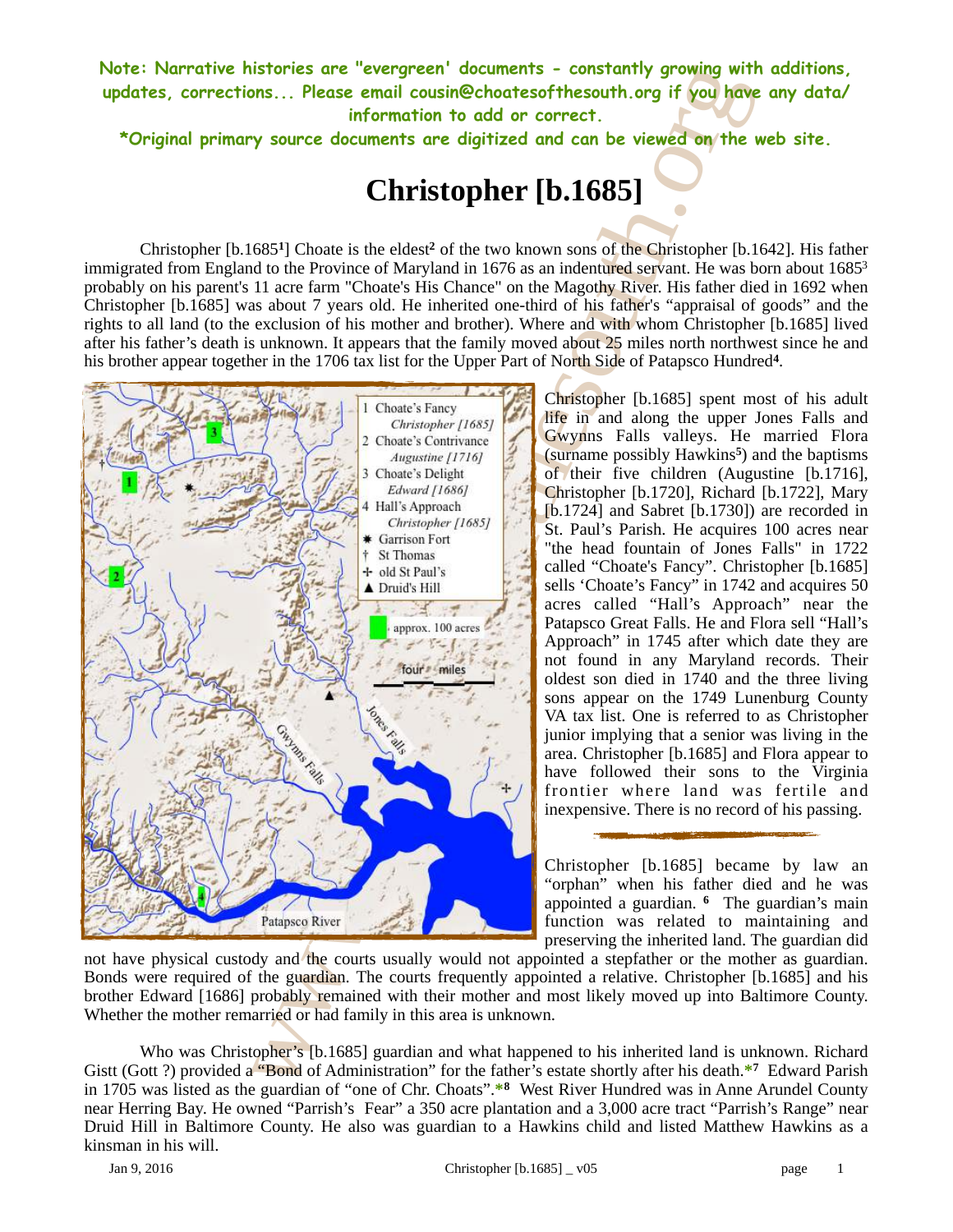<span id="page-1-0"></span>When Christopher [b.1685] and his brother appear in the 1706 tax list they are in Richard Cromwell's "quarters". Richard Cromwell was the uncle of Richard Gist <sup>9</sup> and the person who raised Richard Gist after his parents died. However, this Richard is far too young to have been the guardian and his father "Christopher Richard Gist" had died before the "Bond of Administration" for Christopher's [b.1685] father was put in place. Richard Cromwell was also one of the six original appointed vestrymen who decided to locate the old St Paul's church on "Pettete's Old Field" in 1693 which was finally built in 1702.

ownt of all  $y^*$  or<br>pharms  $w^*$   $y^*$  manns of their guardians in<br>undered (W<sub>5</sub>)...<br> **undered (W<sub>5</sub>)...**<br> **undered WAshins's, one of Chr Choats one of Mathew Haysins**<br> **ure (b).1685)** and his brother appear in the 1706 The Province of Maryland was in civil turmoil during 1689 to 1715 when the two Choate boys were growing up. Younger/newer planters complained vigorously to the King against the Calvert proprietors and their appointed governors. When the Catholic King James II (r. 1685-1688) was deposed and the Protestant William III (r. 1689-1702) ascended to the throne the new King proclaimed the Province of Maryland a Royal Colony and appointed Lionel Copley the first governor in August 1691. The Calverts were allowed to retain their private holdings and continue collecting quitrents (land tax/rent). The Maryland Assembly in 1692 rescinded the Act of Religious Toleration and established the Church of England as the province's official church. The Act set up 30 Parish boundaries and vestries to support the church, in the 10 province counties. The Calvert family regained most of their authority over the governor and Province in 1715 under King George I (r. 1714-1727) when the Province of Maryland reverted to a Proprietary Colony, but only after Benedict Calvert, 4<sup>th</sup> Baron Baltimore converted to Protestantism.

Where and with whom Christopher [b.1685], his brother Edward [b.1687], and their mother lived after their father's death is unknown. Men outnumbered women 4 to 3 in the province. A female with two working age boys probably had little trouble finding a new husband or a relative to take them in. Households of this period could be very crowded. A house consisting of maybe two or more rooms was home to an extended family that many times, in addition to the parents and children, included stepchildren, grandparents, aunts, uncles, nieces, nephews, wards, etc... A family household was a basic production unit that provided the roof, care, food, education, training... welfare of its members. House and field chores were challenging and required many hands. Food preparation required grinding, churning, wood gathering, etc... Field work required constant clear cutting, daily crop tending to kill insects and control pests, harvesting, curing, etc... Children, particularly orphan children, were commonly viewed as chattel - a source of labor.

 Christopher [b.1685] Choat as the head-of-household with his brother Edward [1686] are listed as taxable on the 1706 Tax List 115, Upper Part, North Side Patapsco<sup>10</sup> indicating that Christopher has reached his majority (i.e., age 21) and that Edward was at least 16 years old. The household was likely a tenant farm. The Patapsco Parish was laid out in 1692 under the Establishment Act, which created 30 Church of England parishes in the Provence'sten counties. In 1694 the Patapsco Parish covered a large area and contained 231 taxable inhabitants  $<sup>11</sup>$ .</sup> A small parish church, St. Paul's, was built about 1702 on Patapsco Neck near the head of Colgate Creek. When Baltimore City was founded in 1729, the parish moved about 4 miles to "Lot 19," the highest point within the original city boundaries. It still sands at this place.

<span id="page-1-4"></span><span id="page-1-3"></span><span id="page-1-2"></span><span id="page-1-1"></span>..... Richard Cromwell's quarters, Henry David ... Francis Street, ...John Landger, Joseph Ward, George Yeats, Robert Norris, Capt. Richard Owens, Richard Owens Jun, Rowland Johnson, Christopher Choat, Edward Choat, Nicholas Rogers, Gregory Davis ...

The next record for Christopher [b.1685] follows the indictment of Elizabeth Budd in June 1711 in Baltimore County, Maryland for having a bastard child \*12. A child being born out of wedlock (base born) automatically resulted in a court proceeding to determine the father and who and how the child would be cared for. In August 1711 Elizabeth named Christopher [b.1685] as the father of her child. **\*13**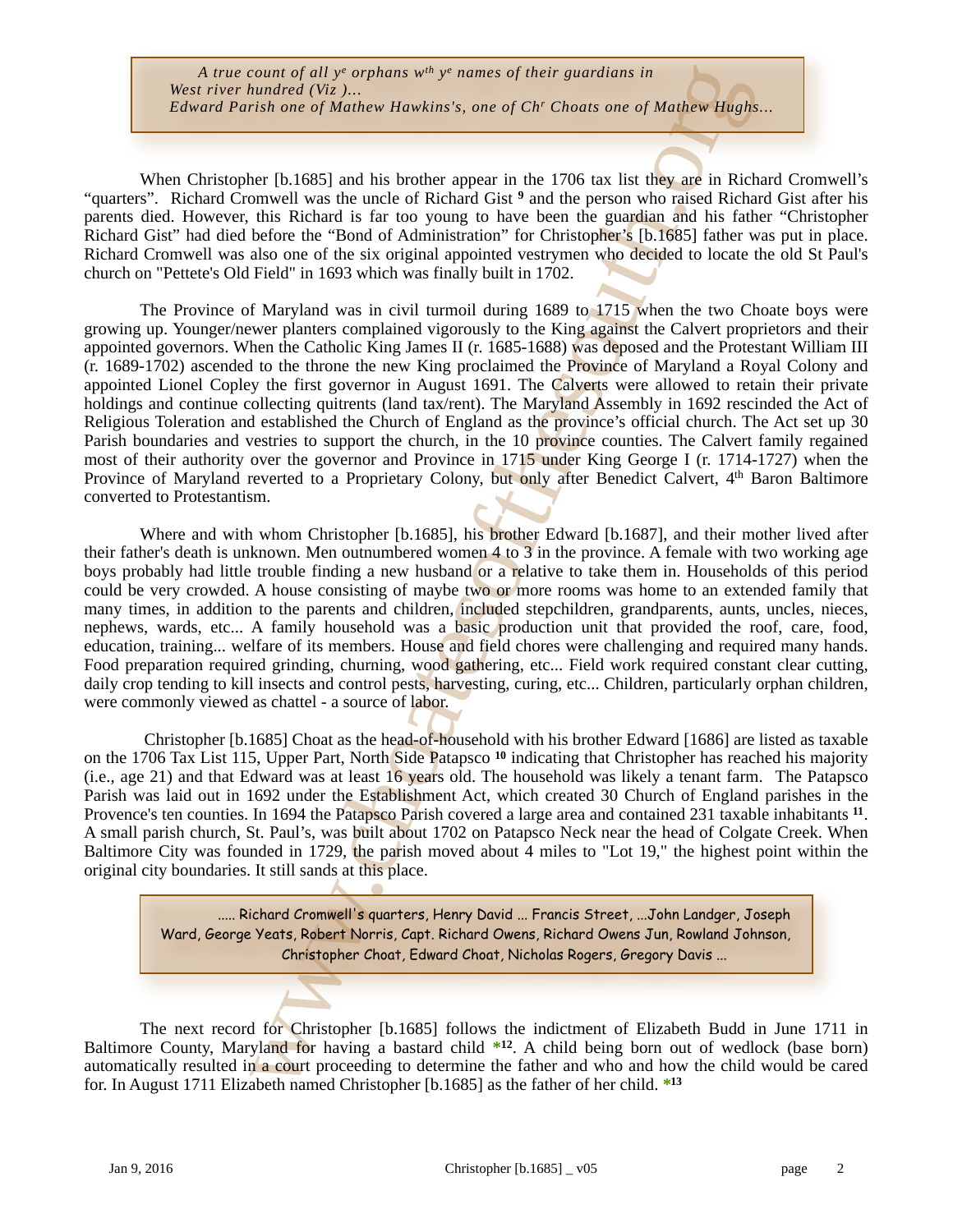June 1711 - We of the Grand Jury present Ann Irvine, Elizabeth Richardson, Susannah Dommel, Isabella Chine, Elizabeth Budd, Mary Mattocks Elizabeth Wood, Garret C Cofie & a Mulata Woman called Bess at theWidow Days. All nine for fornication & having base born children.

<span id="page-2-0"></span>August 1711 - Elizabeth Bud made Oath on the Holy Evangelist that a certain Christopher Shote had carnal Knowledge of her Body & was the True Father & Begetter of the Sd Child of which she was lately delivered.

Sometime around 1716 Christopher [b.1685] gained a wife, Flora (Hawkins?) **<sup>5</sup>** No marriage record has been found. Christopher [b.1685] must have shown promise since in the 1710s there were about 3 women to 4 men in the Province. Christopher [b.1685] and Flora had five known children: Augustine [b.1716], Christopher [b.1720], Richard [b.1722], Mary [b.1724] and Sabret [b.1730]. The records of the parent names and baptism dates of their children can be found in St. Paul's Parish Register. <sup>14</sup> Where and how Christopher and Flora lived in not known.

 Growing tobacco for cash and crops for food was the focus of most families in the province. How Christopher [b.1685] supported his family is not known. However, we begin to see Christopher [b.1685] and Flora having interest in land when their first child is about 2 years old.

e of the Greend Jury present Am Trume, Elizabeth Richardson, Susambello fission and the Crisis of the Green Susambello fission and the curriculated Nood Garrer C Corie & a Mide<br>rise, Elizabeth Bud mode Oath on the Holy Eva Richard Gist plays an import role of in both Christopher's [b.1685] and his brother Edward [b.1687] lives. Land transactions followed three steps: a warrant for survey of unclaimed land (assignment); a surveyor's certificate of survey; and a patent (deed) to the land surveyed. Edward [b.1687] in 1718 obtained a warrant for 50 acres of land and at the same time was assigned 50 acres out of a 250 acre tract owned by Richard Gist. The combined 100 acre tract Edward [b.1687] named "Choate's Delight" and its patent (i.e., ownership) was not granted <sup>15</sup> until 5 November 1731, thirteen years later. Richard Gist was assigned in 1718 from John Street <sup>16</sup> the 100 acre Street's deceased father had surveyed in 1707 named "Streets Adventure". Christopher's [b.1685] was a witness to this assignment. John Street used the estate to settle a debt to Richard Gist. **<sup>17</sup>**

<span id="page-2-3"></span><span id="page-2-2"></span><span id="page-2-1"></span>These are to certifie whom it may concern that John Street of Baltimore County doe assigne over all my right, title, interest, clayme & demand of in and to administration of my deceased father Herring Street's Estate unto Richard Gist, of the county, Merchant, given under my hand and seal this 31st day of August 1719

Three years later, in August 1722, with two children and a pregnant wife, Christopher [b.1685] purchases 108 acres \*<sup>[18](#page-8-7)</sup> from Richard Gist. This property was part of the "Streets Adventure" and part of Green Spring Traverse. Green Spring Traverse contained the "the head fountain of Jones Falls" which feeds into Baltimore Harbor. Christopher [b.1685] property line began at the Green Spring.

<span id="page-2-4"></span>Richard Gist, Merchant, of Baltimore County, sold to Christopher Choate, planter, for twenty pounds sterling, a tract of 108 acres called Choate's Fancy, being parts of two tracts, that is one part Green Springs Traverse and one part Street's Adventure. ... Zipporah Gist, daughter of Josephus Murray and wife of Richard, assigned her dower rights. Witnesses were Luke Bevan and Jn. Isreal.

Christopher [b.1685] and his brother Edward [b.1687] both had dealings with Richard Gist and it is purely speculative but it would appear that they may have gained assignment or working rights (i.e., tenant farmers) to their land as early as 1718. Tenant farming was a very common practice for colonial land owners. It provided the farmer, depending on the contract, use of the land and a share of its bounty while making the land productive for the owner. Christopher [b.1685] witnessed the assignment of his future land in 1718 and had inherited his father's land and may have converted this inheritance into ownership of "Choate's Fancy" in 1722. Edward [b.1687] may have had to work the land for 13 years before being able to purchase "Choate's Delight" in 1731.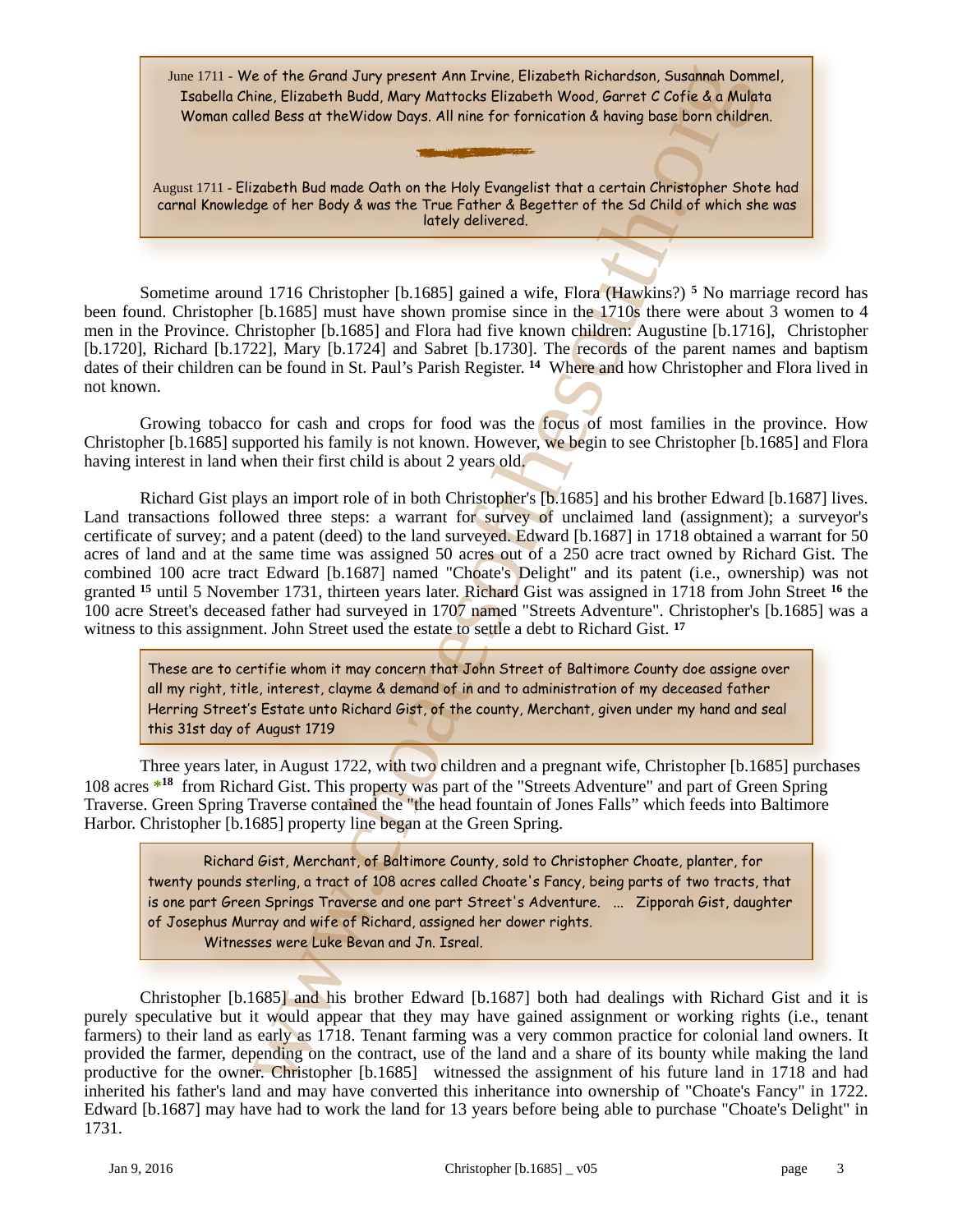Christopher [b.1685] home at "Choate's Fancy" was about 14 miles from old St. Paul's church, 14 miles from the Patapsco Falls area, and about 3 miles from Fort Garrison. Fort Garrison (39.397962° N, 76.712144° W) was built about 1695 to serve as a stronghold against attacks by Native Americans. The Green Spring Valley was bottom land with good soil compared to the hard clay and rock that was along most of the Province's waterways. People who lived in this remote area were known as the "forest inhabitants". To travel you either walked or rode a house on trails or very rough roads. Horses were mostly used for farm work and few people owned carts. An old Indian trail followed the valley between Gwynns and Jones Falls and was one of the routes along which the province developed. This trail went from Elk Ridge Landing to York PA. A wagon road was cut along this trail in 1736. John Reister settled in 1758 along the trail where it branches west to Frederick and Pittsburg and opened an inn/tavern for travelers. The trail and eventual town were called Reisterstown.

<span id="page-3-0"></span>It is likely that Christopher [b.1685] very early on built a log home <sup>19</sup> on Choate's Fancy. Field work required immense amounts of effort and it is unlikely that he would have commuted back and forth to his former location. The family would have traveled to St. Paul's church periodically for services and definitely for the baptism of their children. The first local church, St. Thomas <sup>20</sup> a "chapel of ease for the accommodation of the forest inhabitants," was built on property purchased from Richard Gist's son in 1743 near Choate's Fancy.

<span id="page-3-1"></span>Tragedy befell Christopher [b.1685] and Flora in 1740. Their first son, Augustine [b.1716] age 24, dies without a will or direct heirs. Augustine [b.1716] was a few months shy of 21 when he obtained a grant from Lord Baltimore, dated 25 July 1737 for one hundred acres called Choate's Contrivance, located "by a great glade and near a run commonly known and called by the name of the Horse Head Branch or Glade". \*<sup>21</sup> This small stream flowed into a much larger one nearby called Gwynns Falls. The **area** was not suitable for large plantings but was a likely spot for lumber, hunting, and trapping. Augustine never married and his estate was inherited by his oldest brother, Christopher [b.1720] according to the traditional English law of primogeniture which was common in the Province at that time.

When Christopher [b.1685] was about 57 he and Flora sold <sup>22</sup> "Choate's Fancy" to a son of Richard Gist. His wife Flora relinquished her dower rights. His eldest living son, Christopher [b.1720], also marked this deed. Why Christopher [b.1720] is on this indenture is not clear. His father may have been in poor health and the courts may have wanted to be sure he would relinquish his rights to inherited this land.

<span id="page-3-4"></span><span id="page-3-3"></span><span id="page-3-2"></span>20 May 1742 Christopher [b.1685] and son Christopher [1720], planters, sold to Nathaniel Gist (son of Richard) 108 acres of land called "Choate's Fancy" for fifty pounds sterling.

word how the mail of the Formation and the main of the solution (10)  $30\%/62$ ? Movements at a<br>trop and a stronghold digainst stracks by Native Americans: The Given Solution<br>street and a stronghold digainst stracks by Nat Christopher [b.1685] three days after selling "Choate's Fancy" acquired 50 acres called "Hall's Approach". The Hall's Patent survey<sup>23</sup> states the land as being "on the North Side of Patapsco Falls". Its exact location is not known. It is speculated that Hall was the son-in-law of Christopher [b.1685] Choate, husband to daughter Mary. The Great Falls of the Patapsco was just up river from Elk Ridge Landing (present day Elkridge). The Great Falls was the termination point of a deep slow moving navigable route and made Elk Ridge Landing a natural transfer point for exchange of shipping goods. The wagon Trail cut in 1737, a former Indian trail, extended from Elk Ridge Landing passing very near "Choate's Fancy" on the way to York PA. Large quantities of tobacco, agricultural products and natural resources passed down this road to be loaded on trading ships. Elk Ridge Landing was first settled in 1690 and became the largest seaport north of Annapolis. Upstream and downstream of the Great Falls were eventually silted in due to erosion from local iron strip mining and heavy deforestation along the valleys to produce coal for iron making. Trade eventually moved to the deeper Baltimore harbor. The Maryland General Assembly enacted a law to erect a 30-acre, forty-lot town at Elk Ridge Landing called "Jansen Town" in 1733. The mills further up from the Great Falls in Ellicott City did not start until 1770s.

July 27, 1745, William Hall and Christopher [b.1685] Choate sold "Hall's Approach" to Ammon Butler. Wives Mary Hall & Flora Choate relinquished their dower rights. The 54 pounds paid for this land included 20

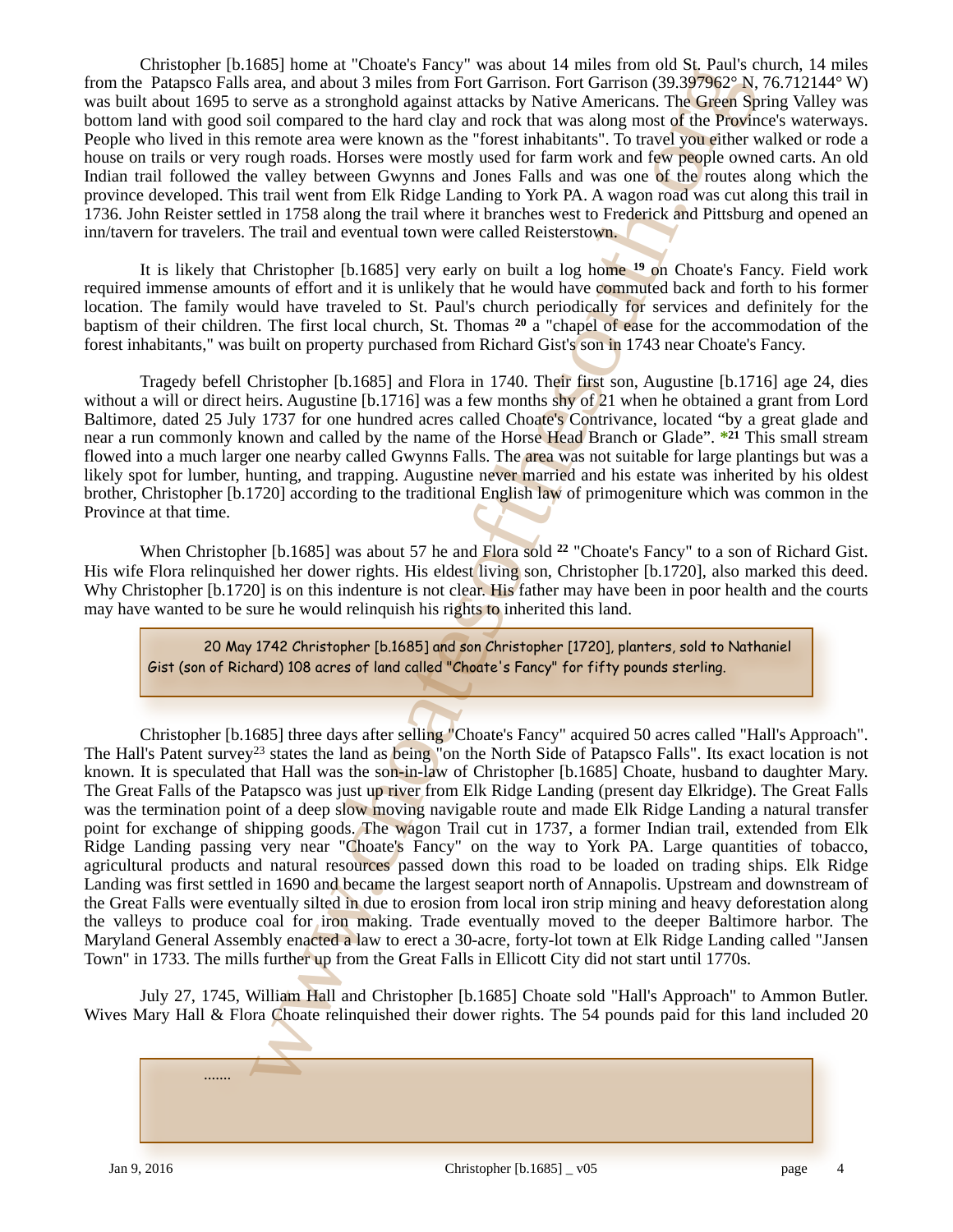head hoggs  $\&$  one moity of corn now growing on the said land, for which the said Butler had a bill of sale  $^{24}$ , dated 17 June last, of Christopher Choate.

<span id="page-4-0"></span>

or two move govennes on the same and and, for which meet and Rangelina Changelina (Spintario)<br>
X Approach in 1745 is the final land record of Christopher [51.65%] and<br>
the shrinking supply of unclaimed land, worsening eco The sale of Hall's Approach in 1745 is the final land record of Christopher [b.1685] and Flora Choate in Maryland. Due to ever the shrinking supply of unclaimed land, worsening economic conditions, nutrient depleted soils, quitrents (taxes), and continued political squabbling, many planters sold out or simply abandoned their farms and headed for the newly opened land of the South and Southwest. The opportunity for fortune and adventure had great appeal to the pioneering spirit. It may have been this urge for a better future that led Christopher's [b.1685] three sons to move to the Southside of Virginia. All three living sons of Christopher [b. 1685] appear on the Lunenburg County VA tax list on 1749. One son is referred to as Christopher [1720] Junior implying that a Senior was living in the area. Christopher [b.1685] would have been over sixty and may not have been liable for taxes. Christopher's [b.1685] only known brother, Edward [b.1687] had two sons. Edward [1720] Jr. by his first wife Constant and Solomon [1736] by his second wife Elenore Savage. Edward [1720] Jr., the youngest son, sold his Maryland property and followed his uncle and cousins to Virginia. Solomon [1736] remained in Baltimore.

<span id="page-4-1"></span> Christopher is not found in any Maryland records after the sale of "Hall's Approach" in 1745. However, there is a reference <sup>25</sup> that refers to Christopher's [b.1685] property in 1750 -- 1750 Baltimore County, MD Rent *Rolls -- Debt Book -- Christopher Choate indebted 4 shillings each for "Choate's Contrivance"* (his son Christopher [1720] inherited this property from his brother Augustine who died 8/2/1740), *"Choate's Delight"* (his brother Edward's property), *and "Street's Adventure"* (which formed part of his father's Choate's Fancy for which he signed the sales agreement). Since he appears to be living in Virginia he and the boys may have just skipped out on the taxes due in Maryland (a common practice).

#### **Children of Christopher Choate and Flora**

Augustine b. 6 Nov 1716 d. 2 Apr 1740

Note: March 1738/9 Augustine [b.1716] was charged for fathering the child of Sarah Savage.<sup>26</sup> Her son Hill Savage was born on 22 Dec 1738. Interestingly, his uncle Edward's [b.1686] married on 22 May 1735 his second wife - Ellinor Savage (relationship to Sarah unknown).

| Christopher | b. $12 \text{ Aug } 1720$ | Read Narrative History on www.choatesofthesouth.org |
|-------------|---------------------------|-----------------------------------------------------|
| Richard     | b. 8 Nov 1722             | Read Narrative History on www.choatesofthesouth.org |

Mary b. 3 Oct 1724

Note: It is speculated that Mary was the wife of William Hall who her father had land dealings with before he went to Virginia.

Sabret b. 19 Mar 1730 d. 31 Mar 1821 Ashe Co NC Read Narrative History on

<span id="page-4-2"></span>www.choatesofthesouth.org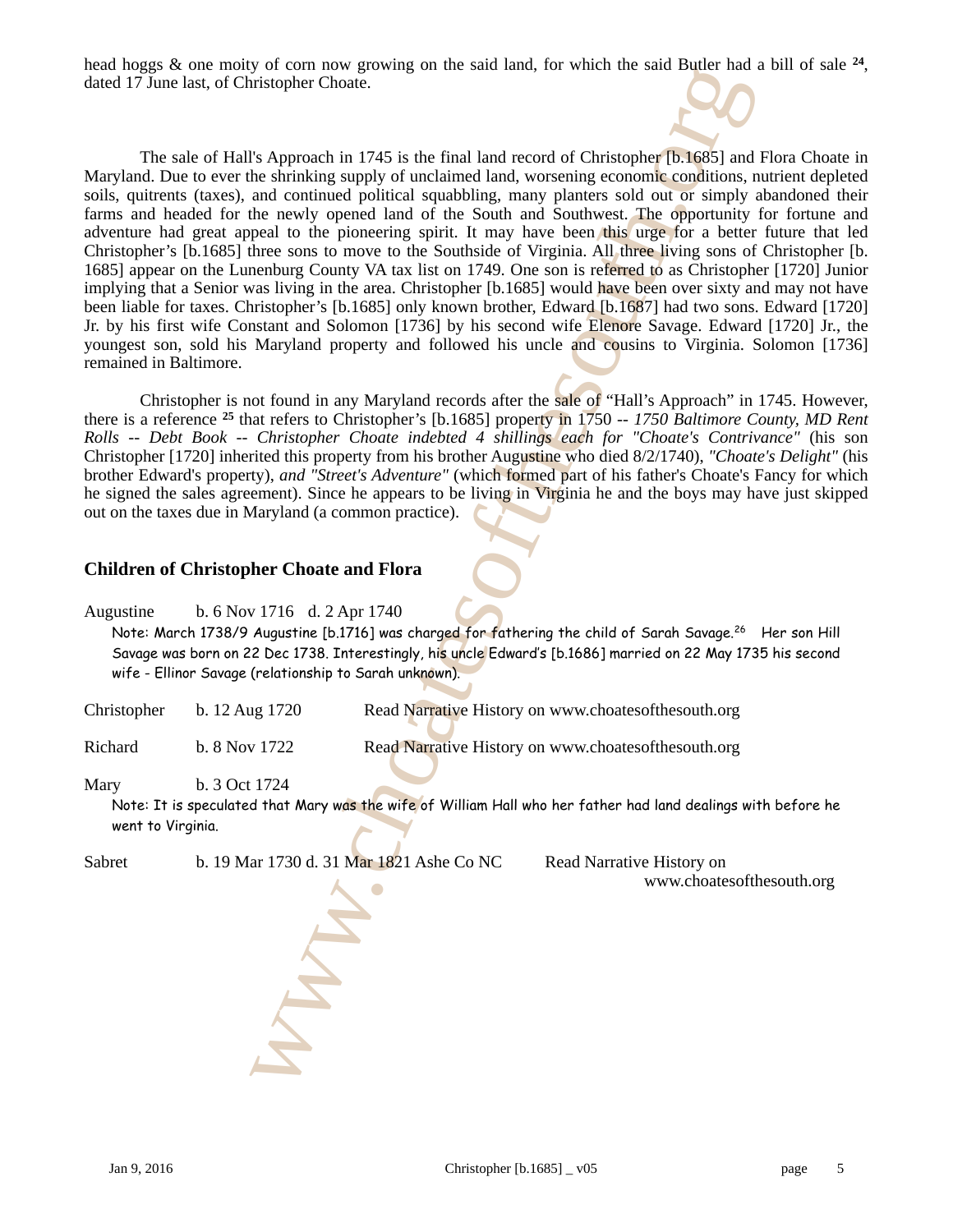## **Land, Deed and Court Abstracts:**



|             |                                      |                                               | <b>Land, Deed and Court Abstracts:</b>                                                         |                                               |                                                                                                                                                                                                                                                                                                                                                                                                                                                                                                                                                                                                                                                                                                                                                                                                                                                                                             |             |                                |                          |                  |                  |
|-------------|--------------------------------------|-----------------------------------------------|------------------------------------------------------------------------------------------------|-----------------------------------------------|---------------------------------------------------------------------------------------------------------------------------------------------------------------------------------------------------------------------------------------------------------------------------------------------------------------------------------------------------------------------------------------------------------------------------------------------------------------------------------------------------------------------------------------------------------------------------------------------------------------------------------------------------------------------------------------------------------------------------------------------------------------------------------------------------------------------------------------------------------------------------------------------|-------------|--------------------------------|--------------------------|------------------|------------------|
| <b>Item</b> | Reference                            | <b>Type</b>                                   | <b>Date</b>                                                                                    | ID                                            | Patent                                                                                                                                                                                                                                                                                                                                                                                                                                                                                                                                                                                                                                                                                                                                                                                                                                                                                      | Certificate | <b>Date</b><br><b>Surveyed</b> | To                       | Area<br>(survey) | Area<br>(actual) |
| 3649        | DD#5:532                             | Patent                                        | May 10, 1709                                                                                   | "Street's<br>Adventure"                       |                                                                                                                                                                                                                                                                                                                                                                                                                                                                                                                                                                                                                                                                                                                                                                                                                                                                                             | DD#5:532    | Jun 23, 1707                   | Francis<br><b>Street</b> | 100a             | 103.7a           |
|             |                                      |                                               | Aug 18, 1722                                                                                   | Choate's<br>Fancy                             |                                                                                                                                                                                                                                                                                                                                                                                                                                                                                                                                                                                                                                                                                                                                                                                                                                                                                             |             |                                |                          |                  |                  |
| 1599        | BA-P:2077                            | Patented<br>Certificate                       | Jun 15, 1730                                                                                   | "Green<br>Spring<br>Traverse"                 | PL#7:629                                                                                                                                                                                                                                                                                                                                                                                                                                                                                                                                                                                                                                                                                                                                                                                                                                                                                    | IL#B:280    | Jan 15, 1719                   | Richard<br>Gist          | 300a             | 298.4a           |
| 1599        | BA-P:2077                            | Patented<br>Certificate                       | Jun 15, 1730                                                                                   | "Green<br>Spring<br>Traverse"                 | PL#7:629                                                                                                                                                                                                                                                                                                                                                                                                                                                                                                                                                                                                                                                                                                                                                                                                                                                                                    | IL#B:280    | Jan 15, 1719                   | Richard<br>Gist          | 300a             | 298.4a           |
| 819         | BA-P:1057                            | Patented<br>Certificate                       | Nov 5, 1731                                                                                    | "Choat's<br>Delight"                          | PL#8:255                                                                                                                                                                                                                                                                                                                                                                                                                                                                                                                                                                                                                                                                                                                                                                                                                                                                                    | IL#B:333    | Mar 16, 1718                   | Edward<br>Choate         | 100a             | 100a             |
| 84          | BA-P:126                             | Patented<br>Certificate                       | Nov 10, 1735                                                                                   | "Green<br>Spring<br>Traverse,<br>Addition to" | EI#4:338                                                                                                                                                                                                                                                                                                                                                                                                                                                                                                                                                                                                                                                                                                                                                                                                                                                                                    | IL#A:340    | Mar 15, 1721                   | Richard<br>Gist          | 190a             | 193.8a           |
| 817         | BA-P:1056                            | Patented<br>Certificate                       | Jul 25, 1737                                                                                   | "Choate's<br>Contrivance                      | EI#2:635                                                                                                                                                                                                                                                                                                                                                                                                                                                                                                                                                                                                                                                                                                                                                                                                                                                                                    | EI#5:219    | Jul 6, 1735                    | Augustine<br>Choat       | 100a             | 100.1a           |
|             | 1681 BA-P:2144                       | Patented<br>Certificate                       | Oct 3, 1740                                                                                    | "Hall's<br>Approach"                          | EI#6:276                                                                                                                                                                                                                                                                                                                                                                                                                                                                                                                                                                                                                                                                                                                                                                                                                                                                                    | EI#5:481    | Apr 10, 1739                   | William<br>Hall          | 50a              | 50.1a            |
| 818         | BA-P:1058                            | Patented<br>Certificate                       | Mar 2, 1807                                                                                    | "Choate's<br>String"                          | IC#S:481                                                                                                                                                                                                                                                                                                                                                                                                                                                                                                                                                                                                                                                                                                                                                                                                                                                                                    | IC#R:516    | May 27, 1797                   | Edward<br>Choate         | 2.75a            | 2.51a            |
| 1191        | BA-P:1539                            | Patented<br>Certificate                       | Mar 2, 1807                                                                                    | "Edwards"<br>Lot"                             | IC#S:481                                                                                                                                                                                                                                                                                                                                                                                                                                                                                                                                                                                                                                                                                                                                                                                                                                                                                    | IC#R:517    | Jun 15, 1797                   | Edward<br>Choate         | 3a/2r/<br>20p    | 3.63a            |
|             |                                      |                                               |                                                                                                |                                               | Baltimore County Patents, Leases, and Certificates http://map-maker.org/DM/Baltimore/TableView.html                                                                                                                                                                                                                                                                                                                                                                                                                                                                                                                                                                                                                                                                                                                                                                                         |             |                                |                          |                  |                  |
|             | <b>STREETS ADVENTURE</b><br>15; 213) |                                               | pt. of Green Spring Traverse, and part of $(*)$ (IS#G: 111)<br>Certificate 288, MSA S 1190-376 |                                               | 23 June 1707: 100 a. surv for Francis Street (MHM 16: 121n; pat.1 1709; MPL DD#5; 532).<br>1718: Francis Street conv. (*) to Richard Gist. This is the land on which St. Thomas Church, Garrison Forest stands (MHM<br>18 Aug 1722 Richard Gist of BCM (Baltimore Co, MD) and w. Zapporah conv. to Christopher Choate, Choate's Fancy, being<br>3 March 1727 - A resurvey of called "Adventer", Richard Gist, 100 Acres from Street plus 650 Acres from                                                                                                                                                                                                                                                                                                                                                                                                                                     |             |                                |                          |                  | Patent           |
|             |                                      | of same, $\text{\textsterling}54$ (TB#D: 281) | need to find: Land Rec., Vol. TB#D, ff. 282-4, MHR                                             |                                               | HALL'S APPROACH (The Patent survey states the land as being "on the North Side of Patapsco Falls")<br>3 Oct 1940: Patent Certificate 2144 Halls Approach, William Hall, 50 Acres MSA S1190-2252 pg.1-3 Storage (01/25/02/15)<br>23 May 1742: William Hall and w. Mary, planter, BCM, £3.5 conv. 50 a. (*) to Christopher Choate (TB#A: 152) of same<br>BCM patented by John Lane. Signed William Hall Witnessed by John Risteau and Nathanial Gist.<br>14 June 1743: Christopher Shoat conv 50 a. (*) (which he bought from William Hall), to Henry Morgan (TB#C257).<br>27 July 1745: William Hall and Christopher Choate conv 50 a. (*) to Amon Butler (Note: Amon m. 12 May 1745 Elizabeth<br>Hawkins). WH's w. Mary and CC's w. Flora cons. (TB#D: 281).<br>28(2) Aug 1745: Christopher Choate, planter, of BCM., conv. 50 a. (*) to Amon (Aaron) Butler, s. of Henry Butler, innkeeper |             |                                |                          |                  |                  |
|             | <b>CHOATE'S ADVENTURE</b>            |                                               | $CC's$ w. Flora cons. (TB#A: 155).                                                             |                                               | 28 May 1742: Christopher Choate, Sr. and CC, Jr., conv pt. (*) and pt. Green Spring Traverse, in all 108 a. to Nathaniel Gist.                                                                                                                                                                                                                                                                                                                                                                                                                                                                                                                                                                                                                                                                                                                                                              |             |                                |                          |                  |                  |
|             |                                      |                                               | CHOATE'S CONTRIVANCE Augustine [1716]                                                          |                                               |                                                                                                                                                                                                                                                                                                                                                                                                                                                                                                                                                                                                                                                                                                                                                                                                                                                                                             |             |                                |                          |                  |                  |

### STREETS ADVENTURE

- 1718: Francis Street conv. (\*) to Richard Gist. This is the land on which St. Thomas Church, Garrison Forest stands (MHM 15; 213)
- 18 Aug 1722 Richard Gist of BCM (Baltimore Co, MD) and w. Zapporah conv. to Christopher Choate, Choate's Fancy, being pt. of Green Spring Traverse, and part of (\*) (IS#G: 111)
- 3 March 1727 A resurvey of called "Adventer", Richard Gist, 100 Acres from Street plus 650 Acres from.. Patent Certificate 288, MSA S 1190-376

- 14 June 1743: Christopher Shoat conv 50 a. (\*) (which he bought from William Hall), to Henry Morgan (TB#C257).
- 27 July 1745: William Hall and Christopher Choate conv 50 a. (\*) to Amon Butler (Note: Amon m. 12 May 1745 Elizabeth Hawkins) . WH's w. Mary and CC's w.Flora cons. (TB#D: 281).
- 28(2) Aug 1745: Christopher Choate, planter, of BCM., conv. 50 a. (\*) to Amon (Aaron) Butler, s. of Henry Butler, innkeeper of same,  $£54$  (TB#D: 281)

### CHOATE'S CONTRIVANCE *Augustine [1716]*

- 3 July 1734: Lloyd Harris was given a warrant for 100 a. On 12 Feb 1734/5 it was renewed for 6 mos. On 13 July 1735 the warrant was assigned to William Rogers who assigned the 100 a. to Augustin Choate
- 25 July 1737: 100 a. pat. By Augustine Choate (MPL EI#2: 635, EI#5: 219)
- See Horvath Plat: Green Spring Valley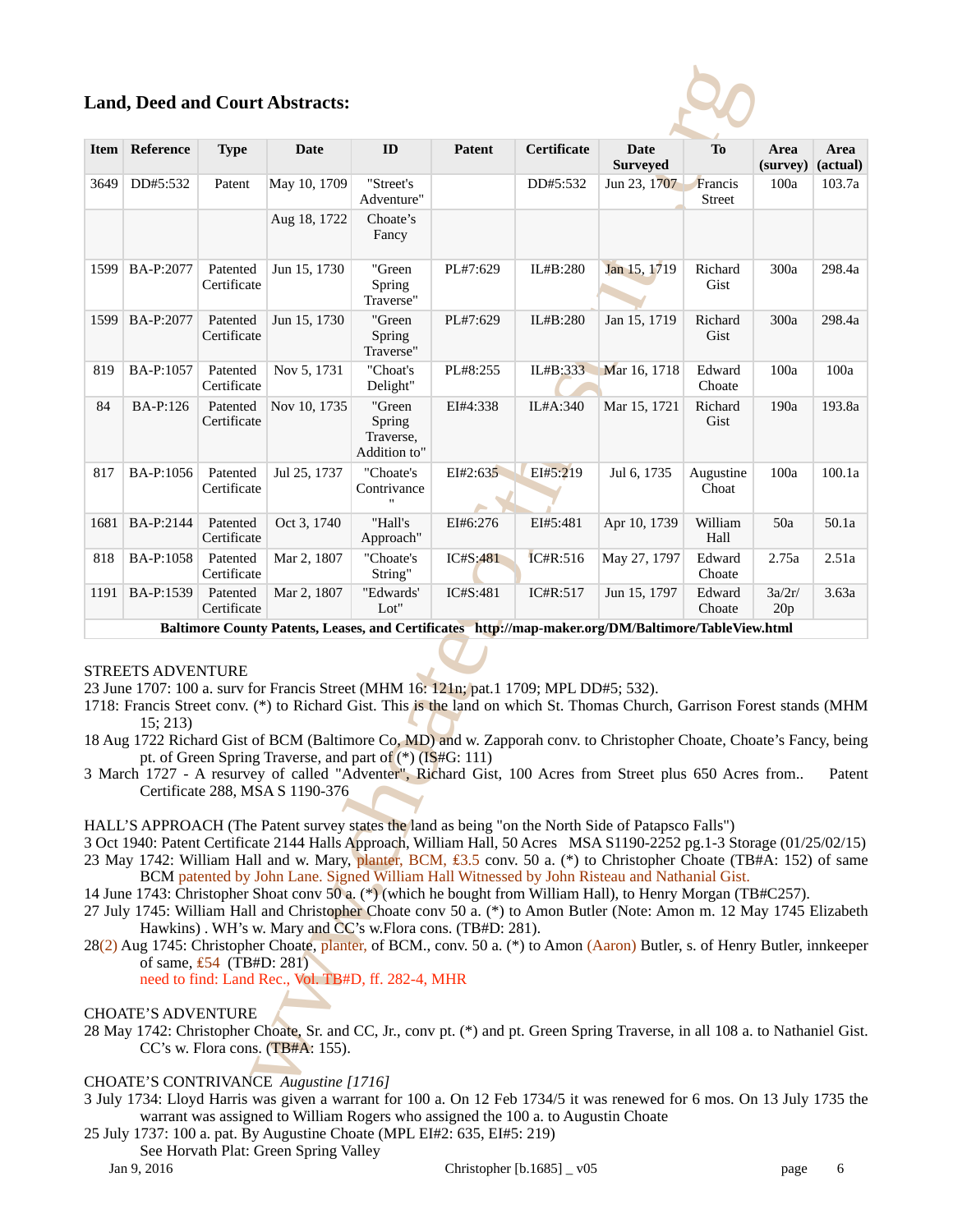- 29 May 1742: Christopher Choate, Jr., heir at law of Augustine Choate, late of BA Co, dec., conv. 100 a. (\*) to William Lewis, of same, in exch. for land conv. by Nath. Gist to James Kelley Hilley (TB#A: 202) west side of Guns Falls: signed Christopher (x) Choate witnessed: John Risteau and Benjimin (x) David (page  $146$ ).
- 30 (13) Oct 1742: William and Ruth Lewis planter of BCM and w. conv. (\*) to Thomas Norris, planter, of same, £20 100a: patented 3 July 1734 by Floyd Harris who sold to William Rogers who sold to Augustus Choate. Signed William & Ruth Lewis Witness Geroge Buchaman and John Stenchant
- 7 May 1753: Thomas Norris and w. Avarilla conv. pt. (\*), and pt. of Norris' Chance, to John Stevenson (TR#D: 550)

#### CHOATE'S FANCY

18 Aug 1722: Richard Gist of BA Co. and w. Zepporah conv. to Christopher Choate (\*), £54 108 acres being pt. of Green Spring Traverse and pt. of Street's Adventure (Baltimore Co., MD Land Records, 1722, Vol. IS#G, f. 111-112, MHR)

*Also: www. choatesofthesouth.org under Documents "1685 Choates Fancy"*

- GREEN SPRINGS TRAVERSE (survey begins on "the head fountain of Jones Falls")
- 23 June1721: Richard Gist of BA Co., and w. Zepporah conv. to Herbert Prichard "Prichard's Purchase", being pt of (\*), and pt. of Street's Adventure (RM#H5: 166)
- 18 Aug 1722: Richard Gist of BA Co., and w. Zepporah conv. to Christopher Choate Choate's Fancy, being pt of (\*), and pt. of Street's Adventure (IS#G: 111)
- 5 Sep 1728: Richard Gist conv 350 a. pt. (\*) Addition to Green Spring Traverse: and one other tract to Christopher Gist (IS#I: 196)
- 28 May 1742: Christopher Choate Sr., and Christopher Choate, Jr., conv £50 108 a., pt. (\*) and pt. Choate's Adventure, to Nathanial Gist. Flora, w. of [one of the] Christopher Choate[s], cons. (TB#A: 155).

*Baltimore County, Maryland* DEED ABSTRACTS 1659-1750*,* Robert Barnes

Additional Deed information from –Baltimore County, Maryland Deed Records 1727-1757 vol. 2 John Davis Heritage Books, 1996

excels for land convex by Nath Citat to Ennoy Replace the principal convex and the method of the Citat of the south of the south of the south of the south of the south of the south of the south of the south of the south o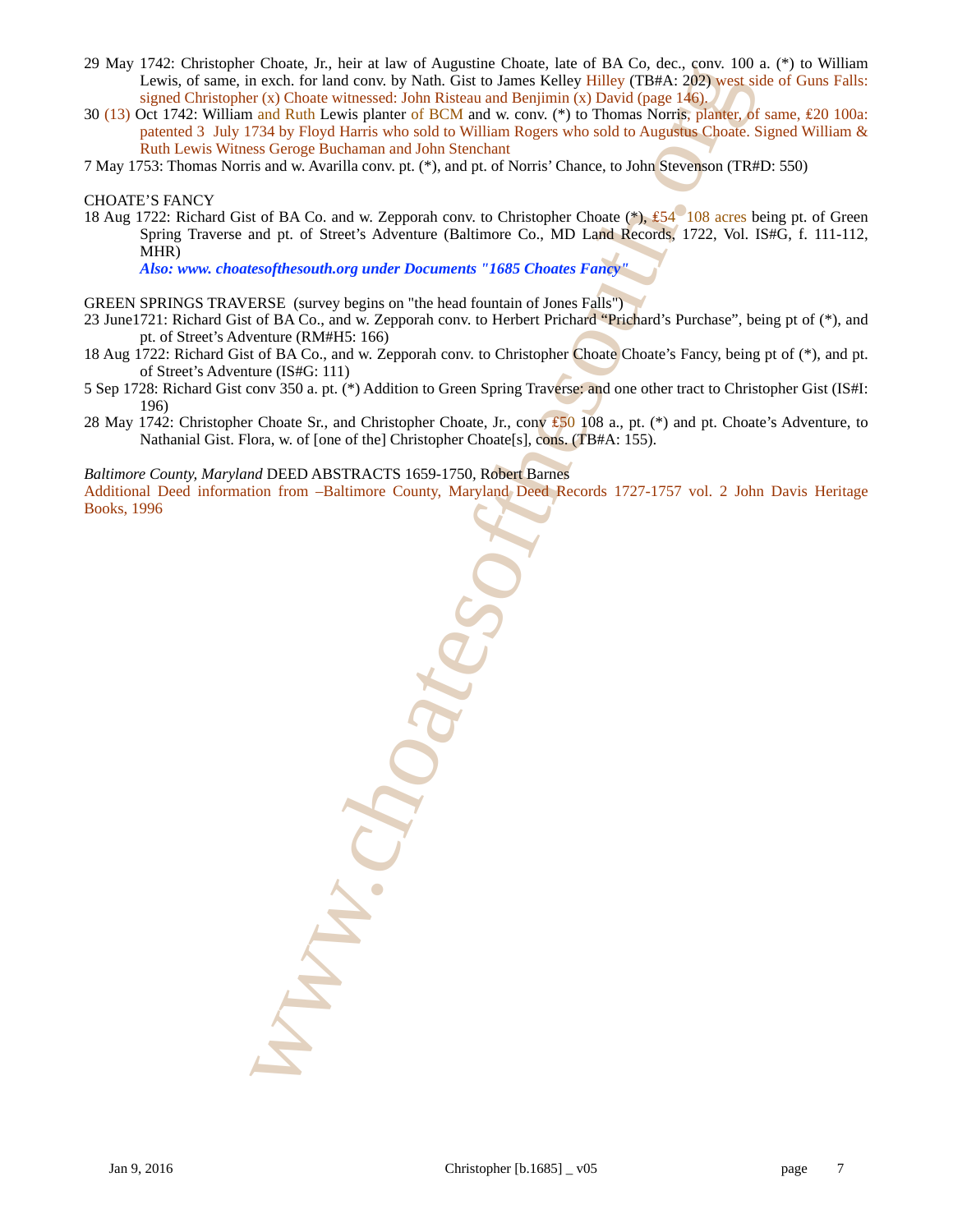<span id="page-7-0"></span><sup>[1](#page-0-0)</sup> There is no record of Christopher's birth date. He and his brother first appear by name on a 1706 tax list. Christopher is listed as the head-of-household and his brother Edward is listed as taxable. This indicates that Christopher is the oldest and Edward is at least 16. Christopher as head-of-household is likely 21 years old, the age of majority (giving him a birth date of 1685). Their father became a freeman and eligible to marry by 1681 and died before November 19, 1692. The two boys were likely born between 1682 and 1692.

<span id="page-7-1"></span><sup>[2](#page-0-1)</sup> Southern colonial naming patterns vary over time. The majority of first born sons were named after their father in the mid to late 17<sup>th</sup> century. This was thought to help insure inheritance rights particularly if the father died without a will. The trend later changed to naming after grandfathers. Hence, Christopher [b.1685] with both the father and a grandfather's name would appear to be the eldest son.

<span id="page-7-2"></span><sup>[3](#page-0-2)</sup> The dates on documents of the early English colonial period are from the Julian calendar . The Julian new year began on the 25th of March hence, ....Oct, Nov, and Dec of 1700 come before Jan, Feb, and most of March 1700. The Julian calendar was used in England and it's colonies until 1752 when it was replaced with our current Gregorian calendar. The change makes dating events around the 1750s a challenge. Officially the Julian calendar was adjusted as follows: 24 Mar 1750 was followed by 25 Mar 1751, which was normal; then 31 Dec 1751 was followed by 1 Jan 1752 (1751 only had  $\sim$  9 months); and then 2 Sept 1752 was followed by 14 Sep 1752 (removing 11 days to match the Gregorian calendar).

<span id="page-7-3"></span><sup>[4](#page-0-3)</sup> In 1706 the Patapsco Hundred covered a vast area, running from the ridge between the Patapsco and Magothy Rivers to the south side of the Middle River valley and on up to PA. The "Upper Part of the North Side" probably included everything north of the Patapsco River with upper part being well north of the trail between Elk Ridge Landing and Joppa. This area would include the property that Christopher acquires in 1722.

<span id="page-7-4"></span><sup>[5](#page-0-4)</sup> Choates of the South, 1983, Irene Choate Williams, page 9 -- There is no marriage document. However, Flora Hawkins is the right age (b. 2 Aug 1695), lived in the area (birth and Baptism, 25 Sep 1968, recorded at St James Parish in the *Maryland, Births and Christenings Index 1692-1911*), and her father's name was Augustine. St. James Parish included the Herring Creek Hundred and part of the West River Hundred (i.e., the southern part of Anne Arundel Co). Naming Pattern studies have shown that in 1720-1740 first born sons were named after a grandfather more than 50% and the father 35% of the time. Christopher and Flora named their first son Augustine.

<span id="page-7-5"></span> The guardian's responsibility was to carry out provincial law "...orphans must be 'maintained and educated by the [6](#page-0-5) interest of their estate and encrease their stocks'." Their primary role was management and preservation of the inherited property until the orphan reached majority (age 21). When land was involved the guardian would typically lease the land until majority. If no lease could be obtained the guardian, with court approval, might sell the land. What happened to Christopher's [b.1685] inheritance, the 11 acres of "Choate's His Chance", is unknown.

 Guardians were also responsible for arranging for and financing the support and education of the orphan. The guardian could use lease money and livestock products (milk, wool...) to fund the education. If the estate (i.e., land and "appraisal of goods") was not sufficient to support the orphan than the orphan could be bound as an apprentice until the age of 21 (Note: learning to be a planter was an apprenticeship). If a kinsman, friend, or other charitable person was caring for the orphan then the guardian need only to maintain the estate. At majority, the guardian was obligated to deliver the estate and obtain a release from the orphan. The "appraisal of goods" value was provided as currency/tobacco and livestock was delivered in kind.

<span id="page-7-6"></span><sup>[7](#page-0-6)</sup> "Bond of Administration" for Christopher's [b.1685] father's estate. — Maryland Hall of Records (MHR) Prerogative Court, Test Proceedings, S529-26, Liber 15A, folio 22, location 1/12/2/40 *Also: www. choatesofthesouth.org under Documents "1642 Intestate"*

<span id="page-7-7"></span>Guardian of "one of Chr. Choats" named. — MHR, Anne Arundel County, Maryland Judgments, TB#1 (1704-1708) folio [8](#page-0-7) 352 Court

*Also: www. choatesofthesouth.org under Documents "1685 Orphan"*

<span id="page-7-8"></span><sup>[9](#page-1-0)</sup> Richard Gist (b. 1684 d. 28Aug1741), son of the immigrant Christopher "Richard" Gist, was orphaned about the same time as Christopher [b.1685]. He was raised by his uncle Richard Cromwell who had a goods store on his property. Richard was apprenticed as a merchant and inherited from his parents large tracts of land including Adventure 725 acres, Green Spring Traverse 300 acres, Gist Search 400 acres, Gist Lime Pits 249 acres, Gist Inspection 24 acres etc.. South Canton, Walton, and Arden's Marsh.The last two tracts were resurveyed, March 12, 1726, and described as "lyeing on the north side of the Patapsco River below the church". (Ld. Com. for Bal. Cty., 1727-37, p.7, MHR) He was a surveyor. Christopher [b.1685] and Richard Gist seem to have grown up in the same area and together were involved in number of transactions.

<span id="page-7-9"></span> $10$ First listing of Christopher [b.1685] and brother Edward [b.1687] on a tax roll — Wilkins File, MHS; listed in "Baltimore Co. Md. Tax Lists 1699-1707, by R.B. Clark"

*The original document needs to be located, digitized and posted to choatesofthesouth.org.*

Maryland Rent Rolls: Baltimore and Anne Arundel Counties, 1700-1707, 1705-1724. Baltimore, Maryland: Genealogical Publishing Company, 1976.